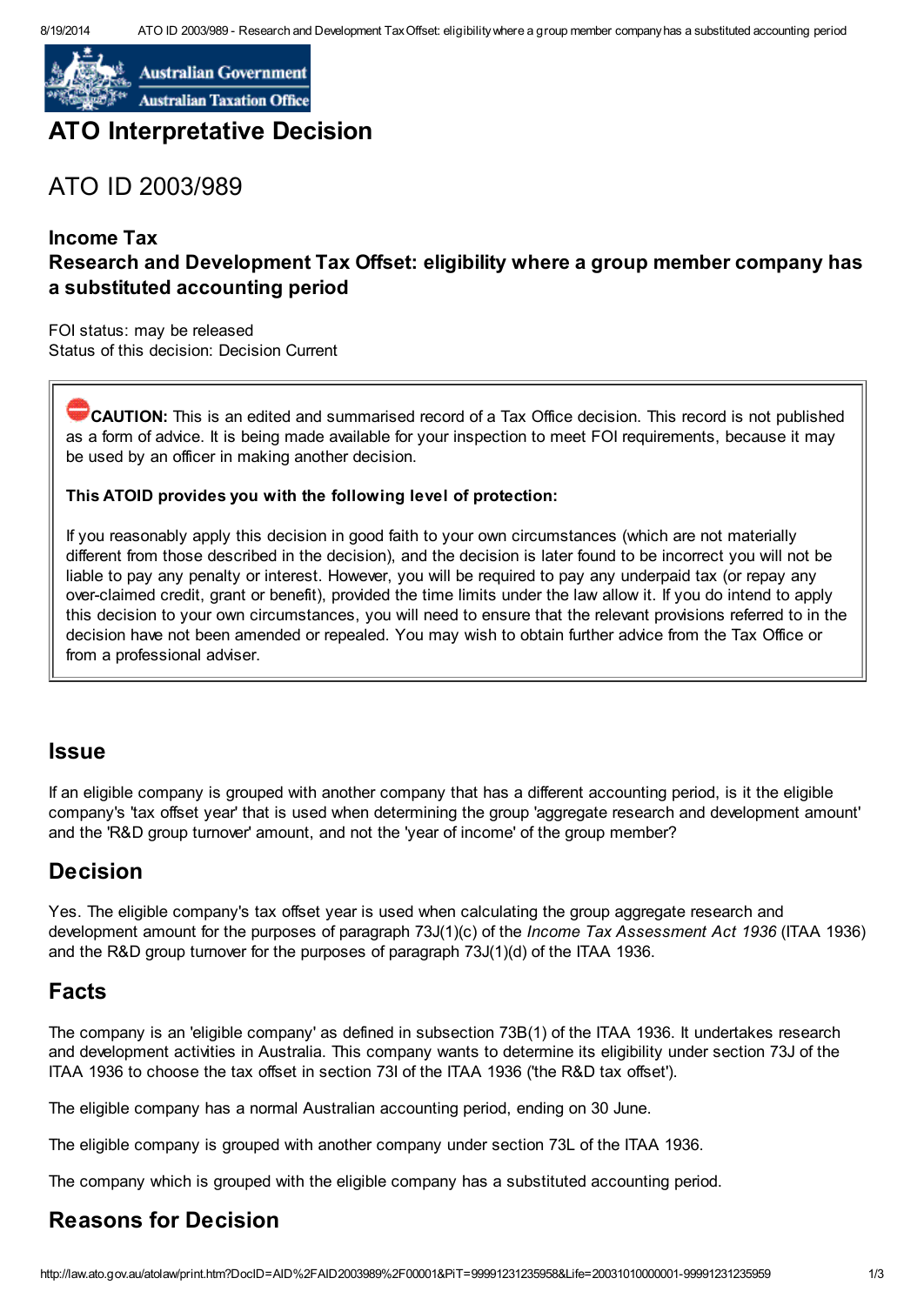8/19/2014 ATO ID 2003/989 - Research and Development TaxOffset: eligibilitywhere a group member companyhas a substituted accounting period

Sections 73I, 73J and 73K of the ITAA 1936 govern eligibility for, and claiming of, the R&D tax offset. Subsection 73I(1) of the ITAA 1936, allows an eligible company to choose this tax offset instead of a deduction for a 'year of income' (also referred to in this subsection as the 'tax offset year').

The meaning of 'year of income' was considered in Norwich Superannuation Services Pty Ltd v. FC of T (1998) 41 ATR 1091; 99 ATC 2015 where the Administrative Appeals Tribunal held that the term referred to a period of 12 months.

Subsection 73J(1) of the ITAA 1936 outlines the eligibility criteria for entitlement to choose the tax offset, some of which are applied on a group basis. It says:

An eligible company is eligible to choose the tax offset for the tax offset year if:

(a)

........... and

(b)

its aggregate research and development amount for the tax offset year exceeds \$20,000; and

(c)

the aggregate research and development amount for the tax offset year of the company and of taxpayers with which it is grouped (while they are grouped in that year) is not more than \$1,000,000; and

(d)

the R&D group turnover of the company for that year is less than \$5,000,000.

The 'R&D group turnover' is calculated under section 73K of the ITAA 1936 in accordance with paragraph 73J(1)(d) of the ITAA 1936 for the 'tax offset year'. As the name suggests, for the eligible company, for the relevant year, it is calculated by taking the situation of group members into account.

The 'tax offset year' referred to in paragraph 73J(1)(c) of the ITAA 1936 is the year of income for which the eligible company wants to determine whether it can choose the R&D tax offset, instead of certain deductions (see subsection 73I(1) of the ITAA 1936). It follows that the reference to 'that year' in paragraph 73J(1)(d) of the ITAA 1936 is to the same year.

The company which is grouped with the eligible company however, has a substituted accounting period. This means that its year of income ends on a date other than 30 June (refer to section 18 of the ITAA 1936 and the subsection 6(1) definition, ITAA 1936 of 'year of income').

Nevertheless, when calculating the amounts referred to in:

paragraph 73J(1)(c), ITAA 1936, concerning the aggregate research and development amount of both the eligible company and the company with which its grouped; and

paragraph 73J(1)(d), ITAA 1936, concerning the R&D group turnover,

the calculations are performed using only the one 12 month period, being the tax offset year of the eligible company.

Note: The same result would also arise if the eligible company lodged a return of income for the year of income equating to the tax offset year, for a period greater or lesser than 12 months. That is, if the eligible company, following it being granted a substituted accounting period, lodged a return of income for the transitional period not equalling 12 months, the calculations required for the purposes of paragraphs 73J(1)(c) and (d) of the ITAA 1936 would still be performed using the 12 month period that is the tax offset year of the eligible company.

Date of decision: 10 October 2003

·

·

Year of income: Year ended 30 June 2003